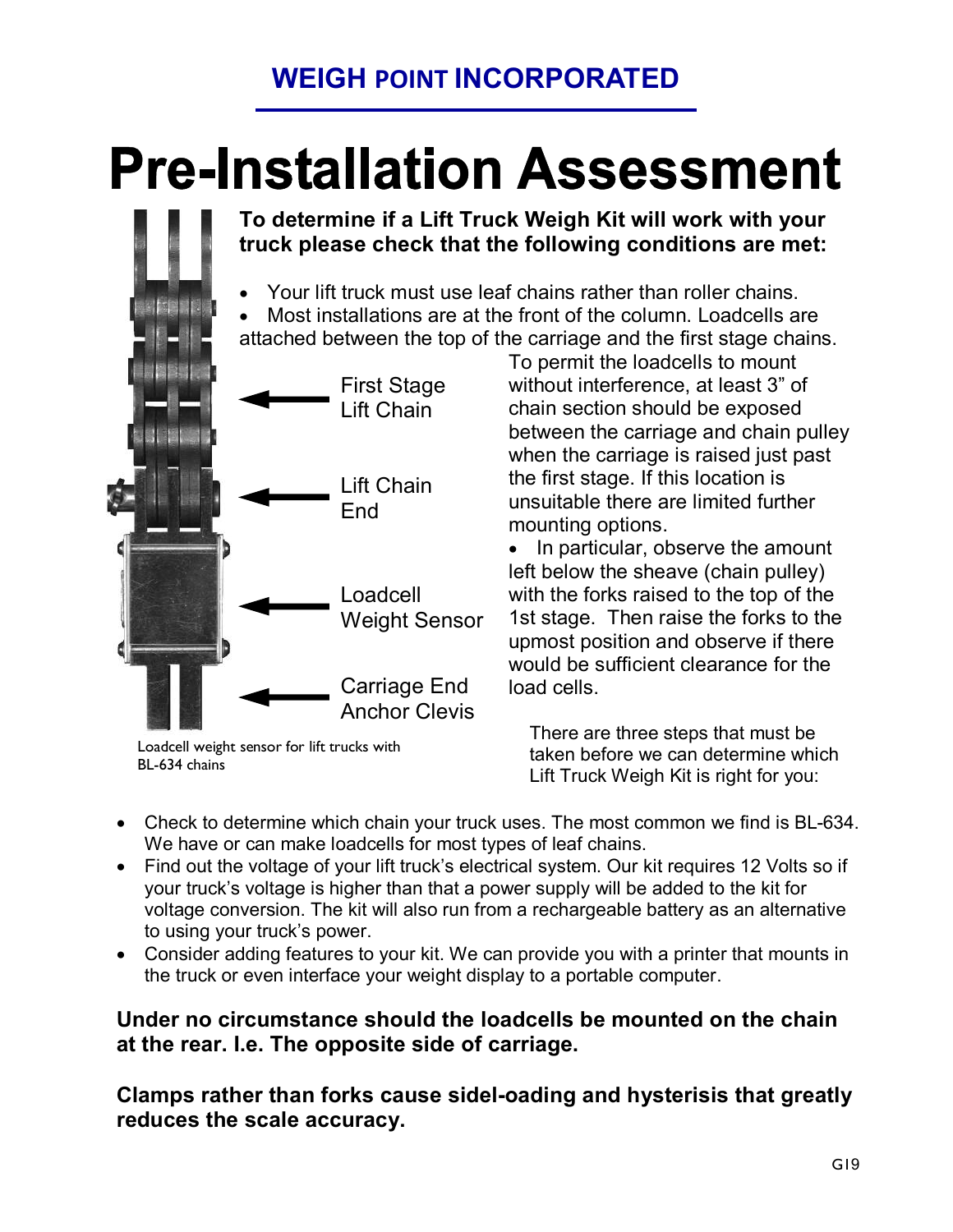## **LEAF CHAIN**

Ţ

Ì



| U.S.                           | Pitch          | Lacing     | Min.<br><b>Tensile</b>  | <b>ANSI</b><br>Min.               | Pin         |                | <b>Link Plate</b>      |            | Hole<br>Dia. | Approx.<br>Weight |
|--------------------------------|----------------|------------|-------------------------|-----------------------------------|-------------|----------------|------------------------|------------|--------------|-------------------|
| <b>TSUBAKI</b>                 |                |            | <b>Strength</b><br>lbs. | <b>Tensile</b><br><b>Strength</b> |             |                |                        |            | (min.)       | lbs./ft.          |
| Chain No.                      | P              |            |                         | lbs.                              | D           | L              | т                      | н          | s            |                   |
| <b>BL422</b>                   | 500            | 2x2        | 5,300                   | 5,000                             | 200         | 427            | .080                   | 472        | 2019         | .46               |
| <b>BL423</b>                   | 500            | 2x3        | 5,300                   | 5,000                             | 200         | 510            | .080                   | 472        | 2019         | 56                |
| <b>BL434</b>                   | .500           | 3x4        | 7.900                   | 7,500                             | .200        | .677           | .080                   | .472       | 2019         | 76                |
| <b>BL444</b>                   | 500            | 4x4        | 10,600                  | 10,000                            | 200         | 764            | .080                   | .472       | 2019         | .86               |
| <b>BL446</b>                   | 500            | 4x6        | 10,600                  | 10,000                            | .200        | .929           | .080                   | 472        | 2019         | 1.11              |
| <b>BL466</b>                   | 500            | 6x6        | 15,600                  | 15,000                            | 200         | 1.094          | .080                   | .472       | 2019         | 1.32              |
| <b>BL522</b>                   | 625            | 2x2        | 8,800                   | 7,500                             | 234         | .498           | .094                   | 591        | 2362         | .72               |
| <b>BL523</b>                   | 625            | 2x3        | 8,800                   | 7,500                             | .234        | .594           | .094                   | 591        | 2362         | .85               |
| <b>BL534</b>                   | .625           | 3x4        | 13,200                  | 11,000                            | .234        | .791           | .094                   | .591       | 2362         | 1.14              |
| <b>BL544</b>                   | 625            | 4x4        | 17,600                  | 15,000                            | .234        | .888           | .094                   | 591        | 2362         | 1.27              |
| <b>BL546</b>                   | .625           | 4x6        | 17,600                  | 15,000                            | .234        | 1.083          | .094                   | .591       | 2362         | 1.61              |
| <b>BL566</b>                   | .625           | 6x6        | 26,400                  | 22,500                            | .234        | 1.278          | .094                   | 591        | 2362         | 1.88              |
| <b>BL622</b>                   | .750           | 2x2        | 14,300                  | 11,000                            | 312         | .645           | .125                   | .713       | 3138         | 1.13              |
| <b>BL623</b>                   | .750           | 2x3        | 14,300                  | 11,000                            | .312        | .778           | .125                   | .713       | 3138         | 1.37              |
| <b>BL634</b>                   | .750           | 3x4        | 21,500                  | 17,000                            | 312         | 1.041          | .125                   | .713       | 3138         | 1.90              |
| <b>BL644</b>                   | .750           | 4x4        | 28,500                  | 22,000                            | .312        | 1.173          | .125                   | .713       | 3138         | 2.14              |
| <b>BL646</b><br><b>BL666</b>   | .750           | 4x6        | 28,500                  | 22,000                            | .312        | 1.437          | .125                   | .713       | .3138        | 2.69              |
| <b>BL822</b>                   | .750<br>1.000  | <b>6x6</b> | 43,000                  | 33,000                            | .312        | 1.701          | .125                   | .713       | 3138         | 3.18              |
| <b>BL823</b>                   | 1.000          | 2x2<br>2x3 | 23,100<br>23,100        | 19,000<br>19,000                  | .375<br>375 | .794<br>.953   | .156                   | 949        | 3768         | 1.74              |
| <b>BL834</b>                   | 1.000          | 3x4        | 34,800                  | 29,000                            | .375        | 1.281          | .156                   | 949<br>949 | 3768         | 2.15              |
| <b>BL844</b>                   | 1.000          | 4x4        | 46,200                  | 38,000                            | .375        | 1.453          | .156<br>.156           | 949        | 3768<br>3768 | 2.98<br>3.39      |
| <b>BL846</b>                   | 1.000          | 4x6        | 46,200                  | 38,000                            | 375         | 1.772          | .156                   | 949        | 3768         | 4.25              |
| <b>BL866</b>                   | 1.000          | 6x6        | 69,500                  | 57,000                            | .375        | 2.098          | .156                   | .949       | .3768        | 5.07              |
| <b>BL1022</b>                  | 1.250          | 2x2        | 31,700                  | 26,000                            | .437        | .944           | .187                   | 1.185      | 4386         | 2.53              |
| <b>BL1023</b>                  | 1.250          | 2x3        | 31,700                  | 26,000                            | .437        | 1.138          | .187                   | 1.185      | 4386         | 3.15              |
| <b>BL1034</b>                  | 1.250          | 3x4        | 48,500                  | 41,000                            | .437        | 1.530          | .187                   | 1.185      | .4386        | 4.40              |
| <b>BL1044</b>                  | 1.250          | 4x4        | 63,400                  | 52,000                            | .437        | 1.708          | .187                   | 1.185      | .4386        | 5.03              |
| <b>BL1046</b>                  | 1.250          | 4x6        | 63,400                  | 52,000                            | 437         | 2.114          | 187                    | 1.185      | 4386         | 6.24              |
| <b>BL1066</b>                  | 1.250          | 6x6        | 95,200                  | 78,000                            | .437        | 2.514          | .187                   | 1.185      | 4386         | 7.50              |
| <b>BL1222</b>                  | 1.500          | 2x2        | 41,800                  | 34,000                            | 500         | 1.104          | 219                    | 1.425      | 5016         | 3.25              |
| <b>BL1223</b>                  | 1.500          | 2x3        | 41,800                  | 34,000                            | 500         | 1.335          | .219                   | 1.425      | 5016         | 4.39              |
| <b>BL1234</b>                  | 1.500          | 3x4        | 67,200                  | 55,000                            | .500        | 1.791          | 219                    | 1.425      | 5016         | 6.11              |
| <b>BL1244</b>                  | 1.500          | 4x4        | 83,600                  | 68,000                            | .500        | 2.020          | .219                   | 1.425      | 5016         | 6.98              |
| <b>BL1246</b>                  | 1.500          | 4x6        | 83,600                  | 68,000                            | 500         | 2.478          | .219                   | 1.425      | 5016         | 8.07              |
| <b>BL1266</b>                  | 1.500          | 6x6        | 125,600                 | 102,000                           | 500         | 2.936          | .219                   | 1.425      | 5016         | 9.80              |
| <b>BL1422</b>                  | 1.750          | 2x2        | 52,900                  | 43,000                            | 562         | 1.245          | .250                   | 1.661      | 5638         | 4.91              |
| <b>BL1423</b>                  | 1.750          | 2x3        | 52,900                  | 43,000                            | .562        | 1.504          | .250                   | 1.661      | 5638         | 6.09              |
| <b>BL1434</b>                  | 1.750          | 3x4        | 87,000                  | 71,000                            | 562         | 2.024          | .250                   | 1.661      | 5638         | 7.61              |
| <b>BL1444</b>                  | 1.750          | 4x4        | 105,800                 | 86,000                            | .562        | 2.285          | .250                   | 1.661      | 5638         | 8.71              |
| <b>BL1446</b>                  | 1.750          | 4x6        | 105,800                 | 86,000                            | .562        | 2.805          | .250                   | 1.661      | 5638         | 12.10             |
| <b>BL1466</b>                  | 1.750          | 6x6        | 158,700                 | 130,000                           | 562         | 3.325          | .250                   | 1.661      | 5638         | 15.13             |
| <b>BL1622</b>                  | 2.000          | 2x2        | 79,300                  | 65,000                            | 687         | 1.401          | 281                    | 1.898      | 6886         | 6.61              |
| <b>BL1623</b>                  | 2.000          | 2x3        | 79,300                  | 65,000                            | .687        | 1.703          | .281                   | 1.898      | 6886         | 8.17              |
| <b>BL1634</b><br><b>BL1644</b> | 2.000          | 3x4        | 124,500                 | 99.000                            | 687         | 2.299          | .281                   | 1.898      | 6886         | 11.39             |
| <b>BL1646</b>                  | 2.000<br>2.000 | 4x4<br>4x6 | 158,600                 | 130,000                           | 687<br>687  | 2.593<br>3.191 | 281                    | 1.898      | 6886         | 12.75             |
| <b>BL1666</b>                  | 2.000          | <b>6x6</b> | 158,600<br>238,300      | 130,000<br>195,030                | .687        | 3.785          | .281                   | 1.898      | 6886         | 16.19             |
| <b>BL2022</b>                  | 2.500          | 2x2        | 119,000                 | 97,500                            |             |                | 281                    | 1.898      | 6886         | 19.31             |
| <b>BL2023</b>                  | 2.500          | 2x3        | 119,000                 | 97,500                            |             |                |                        |            |              |                   |
| <b>BL2034</b>                  | 2.500          | 3x4        | 178,800                 | 146,000                           |             |                |                        |            |              |                   |
| <b>BL2044</b>                  | 2.500          | 4x4        | 238,500                 | 195,000                           |             |                | <b>CONSULT FACTORY</b> |            |              |                   |
| <b>BL2046</b>                  | 2.500          | 4x6        | 238,500                 | 195,000                           |             |                |                        |            |              |                   |
| <b>BL2066</b>                  | 2.500          | 6x6        | 357,800                 | 292,500                           |             |                |                        |            |              |                   |
|                                |                |            |                         |                                   |             |                |                        |            |              |                   |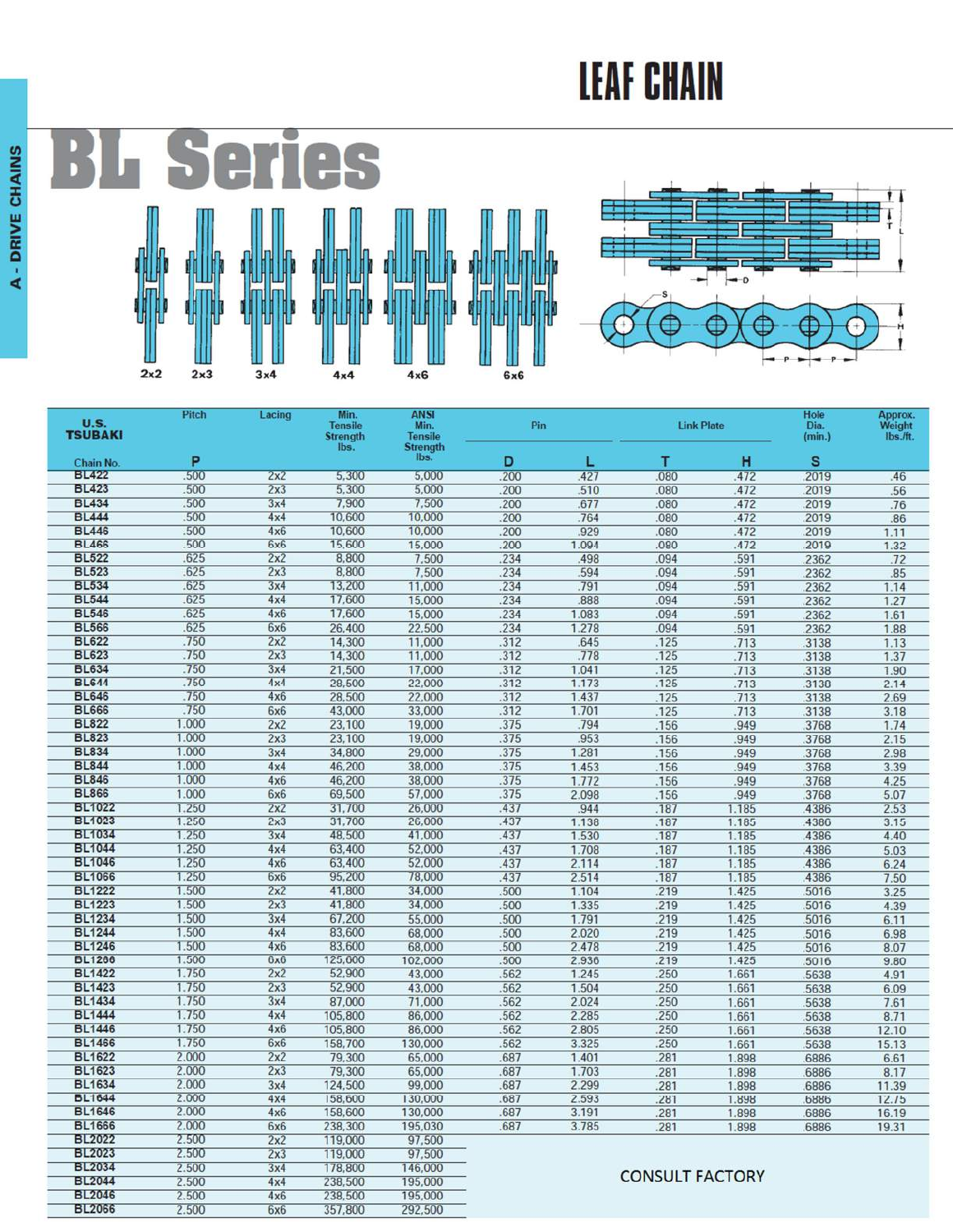#### **Warranty**

The Weigh Point warranty for lift truck scale kits provides specified customer rights based upon conditions herein stated.

Weigh Point Inc. provides a one-year free replacement of faulty material and/ or workmanship of the scale system. No other warranty liability is expressed or implied.

The faulty goods are to be returned freight prepaid to our Cambridge facility. After repair or replacement, the goods will be returned collect to the customer.

An option is for Weigh Point personnel or their agent to effect repairs at the customer's facility. Travel expenses and other associated expenses are the customer's responsibility.

Avoid voided warranty by ensuring that scale damage is avoided.

#### Precautionary procedures:

- $\triangleright$  Weigh scales are measuring devices and require reasonable handling and care
- $\triangleright$  Inspect cabling to ensure no snagging will occur. Note that damaged cables are not covered by warranty.
- $\triangleright$  Static buildup can easily destroy the microprocessor display. If static build up is suspected then take precautions such as use of grounding straps or chains, anti marring tires are particularly responsible for static buildup
- $\triangleright$  Periodic inspection of the scale components is required for scale longevity and safety.

Please note the precautionary notes are mandated as a condition of the product warranty.